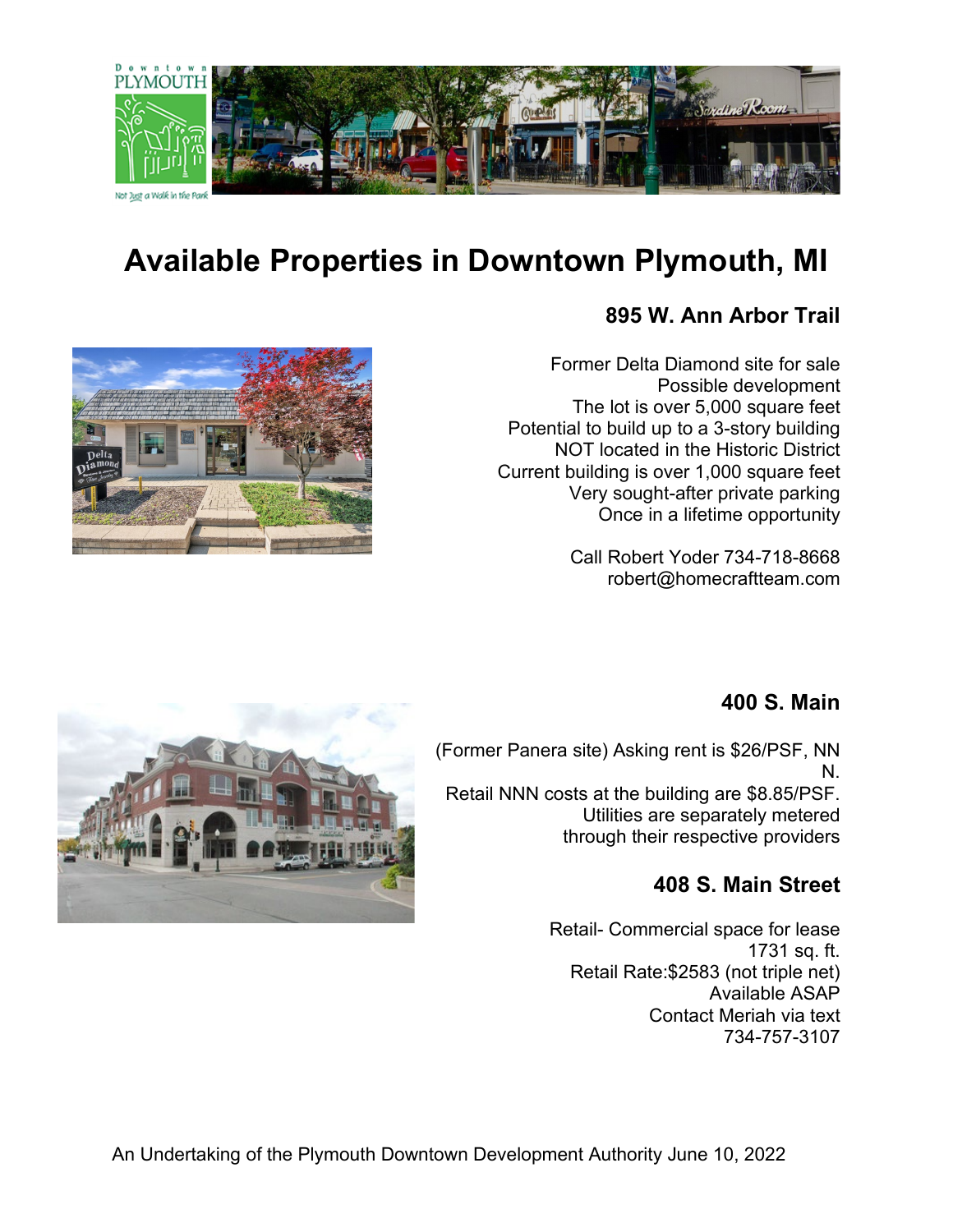

#### **684 Maple**

Residential – Saxtons Town Lofts now available Outside your doorstep you will find eateries, unique shops, Penn Theatre & Kellogg Park. Each home offers options of 2-4 bedrooms & 3.1 bathrooms. Luxury amenities inc open floorplans, high ceilings, wood flooring, 2nd floor laundry, prepped for a 3 stop elevator providing easy access to all floors, spacious terraces, covered porches & more. Entertain effortlessly in the gourmet kitchen w/ a spacious island, premium



countertops, custom cabinetry & more. Multiple private entrances w/ a 2 car attached garage w/ add parking. Your new construction town loft is estimated to be completed end 2022/early 2023.

**<https://matrix.realcomponline.com/matrix/shared/41t6bs14klHd/684MapleStreet> shelby@hubrealtysolutions.com** 734-274-0844

## **550 Forest (inside Westchester Square Mall)**

1400 sq. ft. Mall has keypad entry Security cameras inside and out Fire suppression system Available at the end of May 2022 Contact Denny [pennington@icloud.com](mailto:pennington@icloud.com) or 586-506-1225

also…

300 sq. ft Second floor of the 580 Forest building Available August 1 Elevator